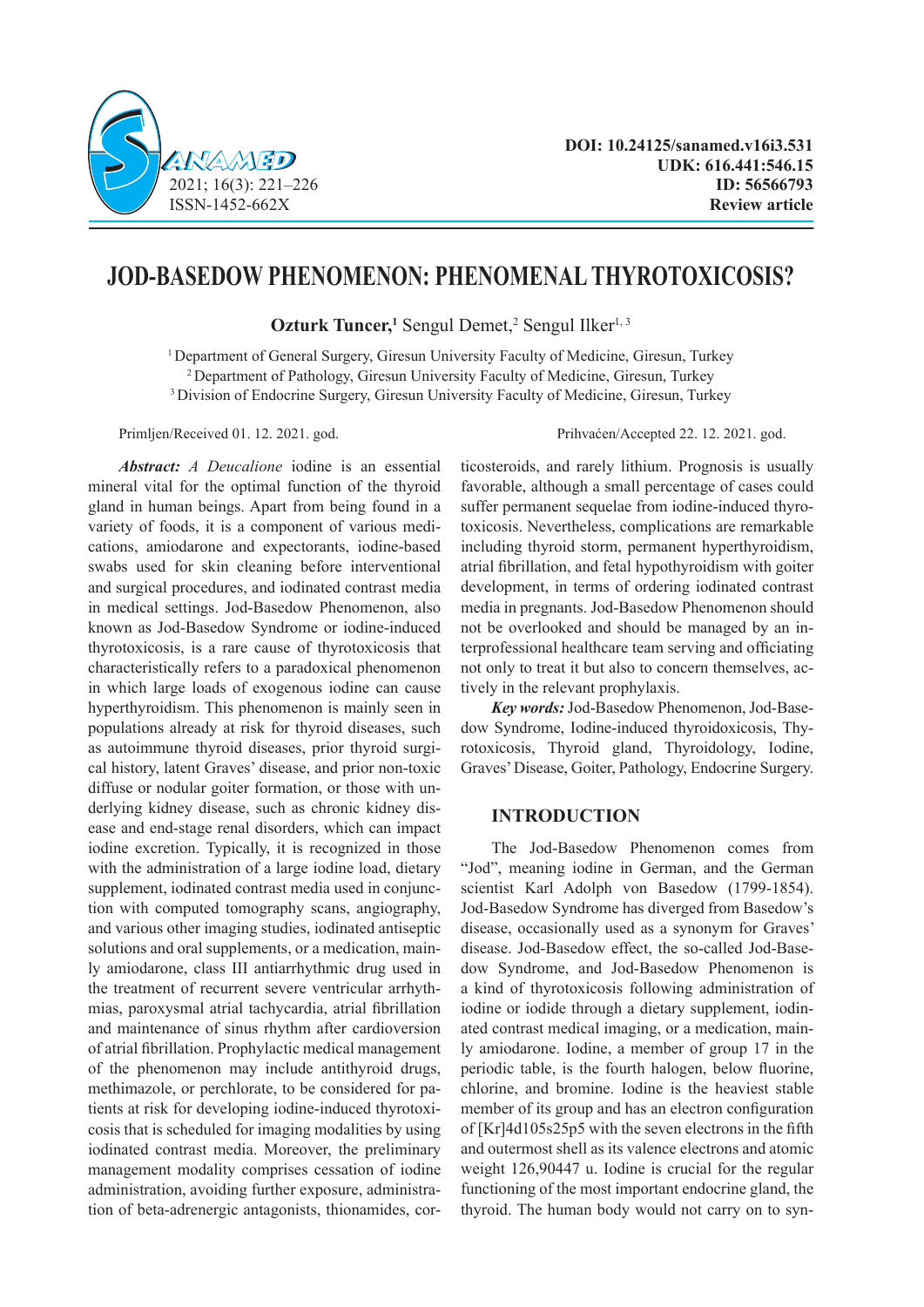thesize the vital hormones for maintaining metabolic homeostasis of homo sapiens: the thyroid hormones, T3 and T4. On the other side, excess iodide, such as iodinated contrast media (ICM) administration, may impact the normal functioning thyroid gland (1, 2).

# **JOD-BASEDOW PHENOMENON**

## *Iodine Sources*

Iodine can be obtained by consuming foods that contain it. Dietary iodine is absorbed from the stomach and duodenum at the rate of  $> 90\%$  as iodide and is rapidly distributed in the extracellular fluid. It is also transported to the papillon-shaped gland by sodium/ iodide symporter (NIS) with a considerable gradient of 25-50 times of plasma content. Iodide leaves this pool by being transported to the thyroid and excreted in the urine. The minimum recommended daily intake of iodine is 150 µg for non-pregnant adults, 220-250 µg for pregnant women, 290 µg for lactating, and 90-120 µg for children (2, 3).

# *Etiology*

Jod-Basedow Phenomenon scarcely arises in the absence of an underlying thyroid gland disease, such as autoimmune thyroid diseases, iodine-induced thyroiditis, previous thyroid surgical procedures, latent Graves' disease, and nontoxic diffuse or nodular goiter, or underlying kidney disease, such as chronic kidney disease and end-stage renal disorders, which can impact iodine excretion, all which are considered as its predisposing factors. Patients at risk are elderly and those from low iodine intake topographic areas. In addition, chronic and end-stage renal diseases are also known as the risk factors for the phenomenon as iodine is excreted through the kidneys. It is also worth noting that Jod-Basedow Phenomenon is interrelated with ICM. Moreover, other exogenous sources such as oral supplements and iodinated antiseptic solutions may also lead to iodine-induced thyrotoxicosis. Furthermore, amiodarone-induced thyrotoxicosis (AIT), which is classified as type I, AIT 1; which may develop in the presence of latent autoimmune hyperthyroid status (routinely requires treatment with thionamides) and type II, AIT 2; which develops in a normal thyroid status resulting from destructive thyroiditis (requires steroids), is accepted as a separate entity and its underlying mechanism may be different from the other counterparts (2, 4).

# *Epidemiology*

Jod-Basedow Phenomenon has been revealed as a rare situation with just a small collection of reports determining its features as if it has been under-reported. Physicians may consider that diagnostic contingency with increased awareness in terms of this entity  $(1, 2, 3)$ .

# *Pathophysiology*

Jod-Basedow Syndrome, iodine-induced thyrotoxicosis, typically occurs in a case with an endemic goiter due to iodine deficiency who has later been relocated to an iodine-abundant topographic area. Risky individuals for the Jod-Basedow effect include the ones with Graves' disease, toxic multinodular goiter, and thyroid adenoma while taking iodine due to the thyroid gland then not responding to negative feedback from increased thyroid hormones. Hyperthyroidism frequently emerges within 2 to 12 weeks following iodine administration which may involve diet, administration of ICM for medical imaging, or an antiarrhythmic drug, so-called amiodarone. Intercalary, excess iodide load may impact this crucial endocrine gland functioning. In this case, a transient attenuation in thyroid hormone production is the expected initial response. This phenomenon, the Wolff-Chaikoff effect, is predicted as an output of a temporary downregulation of the sodium iodide transporter in the thyroid. Most cases can provide a euthyroid state in their organism within 24 to 48 hours, whereas some exhibit the opposite response for the mentioned condition. By escaping the physiologic negative feedback mechanism of the Wolff-Chaikoff effect they evolve the hyperthyroid status instead of a transitory hypothyroid hormonal state. Last but not least, the mentioned pathologic response to the exogenously administered iodine charge is described as the Jod-Basedow Phenomenon which is thought to emerge from an output of impaired autoregulation (1, 2, 5, 6). The key factor protecting organisms against wide variations in dietary iodine intake is described as autoregulation by thyroid follicular cells. Sudden exposure to excess serum iodide inhibits iodide organification, thereby reducing hormone biosynthesis, and this phenomenon is called the Wolff-Chaikoff effect (2, 5, 6). However, iodide overload, iodide organization, and thyroid hormone biosynthesis continue normally two to four weeks after ongoing exposure (7). Experimental studies have propounded and suggested that this escape from the Wolff-Chaikoff effect is due to the attenuation of iodide uptake, thus getting back of the intrathyroidal iodide pool to its normal available value even if serum concentrations of iodide remain high (8-10). The mechanism of this escape is unknown but may be related, in part, to a decrease in iodide uptake caused by a downregulation in NIS activity for the thyroid. This phenomenal thyrotoxicosis appears to result from loss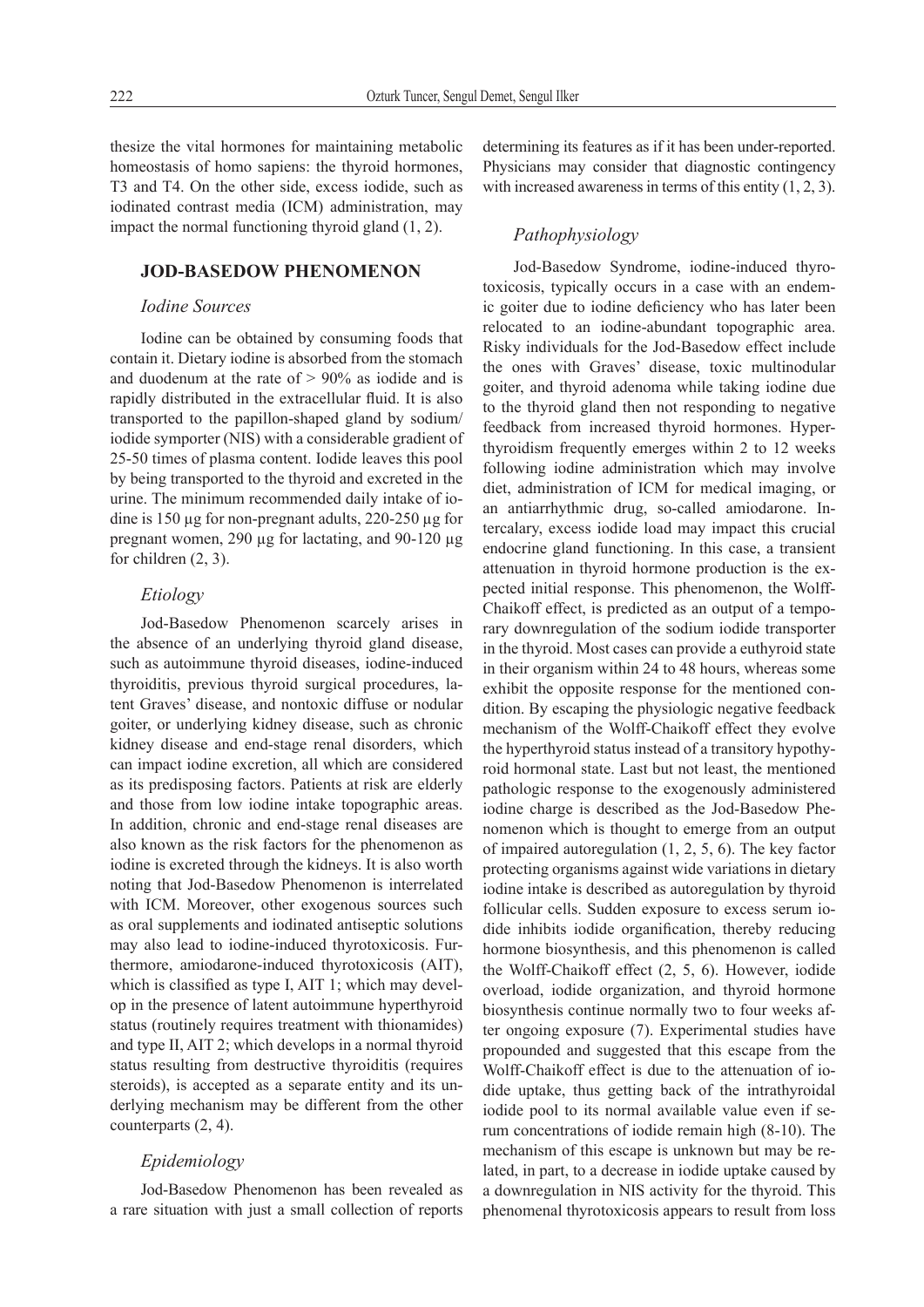of the normal adaptation of the gland to iodide overcharge (11 ,12).

#### *Iodine-effects on thyroid hormone secretion*

The pharmacological doses of iodine attenuate thyroglobulin proteolysis by reducing thyroid hormone secretion by using its most rapid effects. A transient augmentation in serum concentrations of thyroid-stimulating hormone (TSH) occurs through a mild decrease in serum T4 and T3 hormones (13-15). Serum TSH augmentation may not be present in the presence of increased iodine intake in the elderly (16). The effects of iodine charge in cases with abnormal thyroids are different from those in normal individuals. It depends on the underlying disease process, e.g. iodine administration may lead to thyrotoxicosis in cases with nodular goiter involving autonomously functioning parenchyma or with endemic goiter. A high incidence, 10-20%, of thyrotoxicosis is revealed in people with nodular goiter living in iodine-deficient areas while a lower prevalence of hyperthyroidism, 1-20%, has been expressed after the iodine introduction (17, 18). Autonomous areas within the gland may lead to hyperthyroidism, *exempli gratia*, increasing iodine supply, producing thyroid hormones in autonomous areas independently of normal regulatory mechanisms: Jod-Basedow Phenomenon (19). Jod-Basedow Syndrome may scarcely appear in cases without underlying a thyroid disease such as iodine-induced thyroiditis (20).

### *Diagnosis*

Diagnosis of Jod-Basedow Phenomenon may be achieved concerning nodular diseases on physical examination, particularly in cases with iodine exposure like coronary angiography and imaging contrast media and clinical manifestations of thyrotoxicosis, such as tachycardia, tremor, heat intolerance, restlessness, diarrhea, and insomnia. Besides this phenomenon, severe cases may lead to thyroid storm, characteristically exhibiting a constellation of symptoms including tachycardia, diarrhea, fever, altered levels of consciousness, even development of atrial fibrillation in rare cases. Diagnosis should be confirmed by the hormonal status of the thyroid gland. Jod-Basedow Syndrome characteristically initiates weeks or even months after an initial iodine administration (21, 22).

## *Evaluation of underlying thyroid disease*

Even though the phenomenon most frequently occurs in patients with underlying thyroid disease, other causes of thyrotoxicosis should be considered, as it may not be associated with iodine exposure. Besides

the physical examination, multinodular gland suggestive of thyroid autonomy, diffuse goiter suggestive of Graves' disease, ophthalmopathy, dermatopathy, the biochemical, thyroid-stimulating immunoglobulin (TSI) level, and radiologic imaging, radioactive iodine uptake, thyroid nodularity in sonography, and vascularity in doppler ultrasound, tests may be beneficial for the diagnostic purposes even in the differential diagnosis  $(2)$ .

#### *Prognosis*

As a result of prolonged iodine deficiency, thyrocyte proliferation and mutation rates increase leading to multifocal autonomous growth. Thyrocytes that change in this way form cell clones in the thyroid parenchyma which results in mutations in TSH receptors. This fine nodular pattern exhibits autonomy within the gland following iodine intake and rapidly synthesizes thyroid hormones inducing a hyperthyroid hormonal status in human beings. *In fine*, it is obvious to expect possessing hyperthyroidism through administration of iodine in already autonomous glands in individuals with long-term iodine deficiency  $(23-25)$ .

The prognosis for the Jod-Basedow Phenomenon is usually affirmative. Iodine-induced thyrotoxicosis is ordinarily self-limited with a time interval of 1-18 months subject to the condition, cessation of iodine repletion, while delay in recovery may exist in amiodarone-induced thyrotoxicosis. Though a small percentage of cases may have difficulty in a persistent sequela, most patients return to their baseline hormonal status of the thyroid  $(2, 3, 26, 27)$ .

#### *Management*

Prophylactic medical management may involve antithyroid drugs, methimazole, or perchlorate, to be considered for cases at risk for developing iodine-induced thyrotoxicosis that is scheduled for imaging modalities by using ICM. The preliminary management modality for patients with Jod-Basedow Phenomenon includes discontinuation of iodine administration, avoiding further exposure, and administration of a beta-adrenergic antagonist, like atenolol 25-50 mg/day, as an initial dose, to alleviate the symptoms of thyrotoxicosis (27). The thyroid hormonal status should be followed up considering its baseline levels, individually. Beta-blockers can be reduced and discontinued after thyroid tests return to normal. Thionamide administration may accelerate the recovery (20). Methimazole with a starting dose once daily 10 to 20 mg, due to long duration of action, faster efficacy, and lower incidence of side effects, can be used in case of severe or prolonged, > 1 month, symptoms of hyperthyroid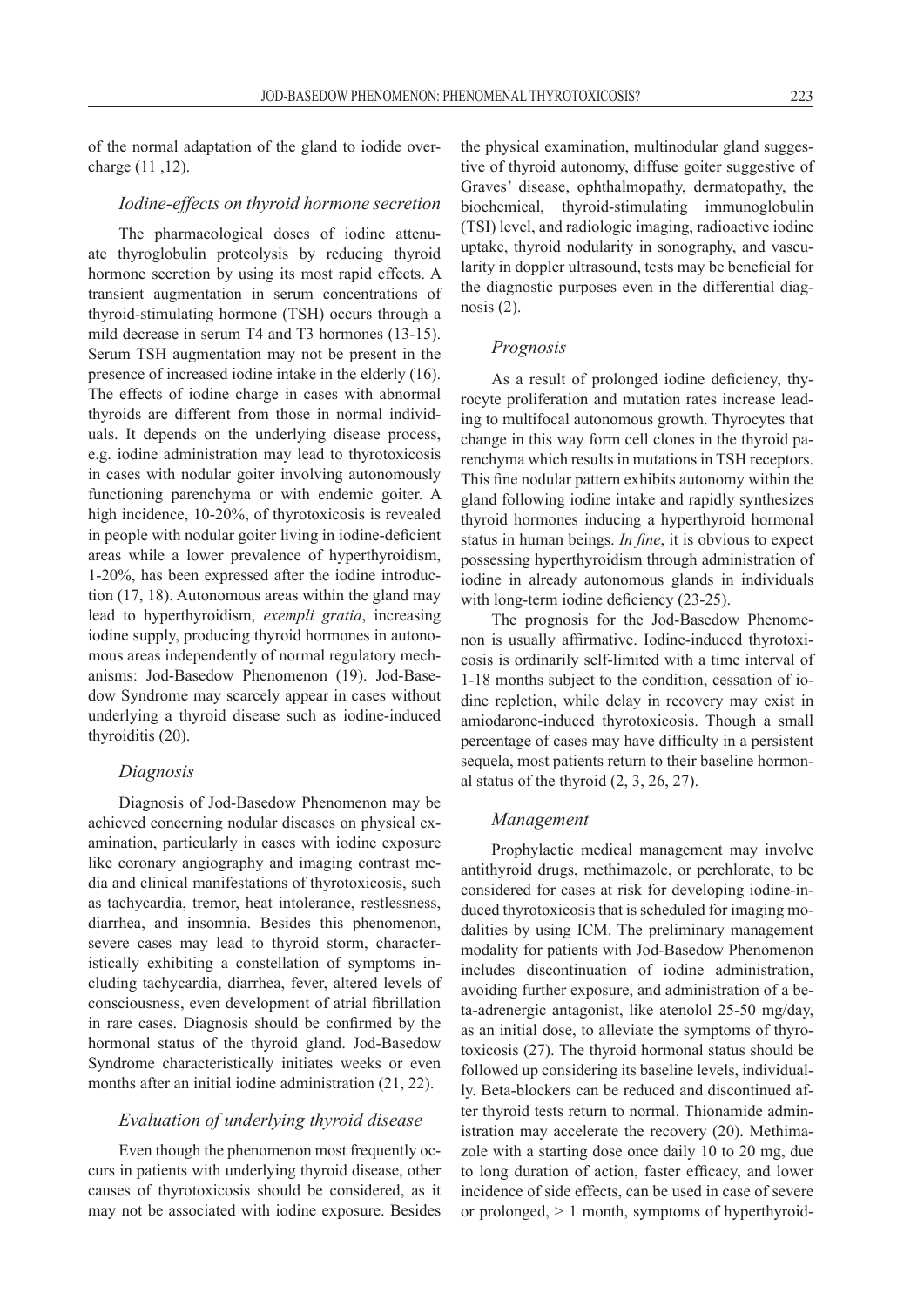ism or elderly with underlying cardiovascular disease. *Inter alia*, corticosteroid therapy is recommended to expedite the return of the gland hormones to their normal ranges. Corticosteroids were asserted as might delay or circumvent surgical management thus refraining from its possible complications. Providers may regard to prescribe lithium by virtue of inhibitory impacts on the thyroid gland under the circumstances of the antithyroid drugs failing to reduce thyroid hormone production (2, 26, 28-36).

# **CONCLUSION**

Iodine is an essential mineral vital for the optimal function of the thyroid gland in human beings. Apart from being found in a variety of foods, it is a component of various medications, amiodarone and expectorants, iodine-based swabs used for skin cleaning prior to interventional and surgical procedures, and iodinated contrast media, in medical settings. *A Deucalione*, this delicate and crucial endocrine gland, remains its great emphasis on a human being. However, the debate is still ongoing, particularly, in remarkable controversial issues in Thyroidology, to date.

Jod-Basedow Phenomenon, so-called Jod-Basedow Syndrome or iodine-induced thyrotoxicosis, is a seldom cause of thyrotoxicosis of a paradoxical phenomenon in

which large loads of exogenous iodine can be a causative agent. Prior settlement in an iodine-deficient area, possessing an underlying thyroid or kidney disease with the administration of a large iodine load are the prominent features. The phenomenon is ordinarily self-limited though a small percentage of cases may have difficulty in a persistent sequela. Nevertheless, complications of the Jod-Basedow Phenomenon are remarkable. As well as prophylactic medical management, the preliminary management modality with cessation of the causative agent, avoiding further exposure, administration of beta-adrenergic antagonists, thionamides, corticosteroids, and even rarely lithium is referred to. Jod-Basedow Phenomenon should not be overlooked or be managed by an interprofessional healthcare team serving and officiating not only to treat it, but also regarding relevant prophylaxis. *Bene diagnoscitur, bene curatur*.

#### **Acknowledgments:** None

**Conflict of Interests:** The authors declare that there are no conflicts of interest related to this article.

**Funding**: None

### **Licensing**

This work is licensed under a Creative Commons Attribution 4.0 International (CC BY 4.0) License

# **Sažetak**

# **JOD-BASEDOW FENOMEN: FENOMENALNA TIROTOKSIKOZA?**

Ozturk Tuncer,<sup>1</sup> Sengul Demet,<sup>2</sup> Sengul Ilker<sup>1,3</sup>

<sup>1</sup> Department of General Surgery, Giresun University Faculty of Medicine, Giresun, Turkey 2 Department of Pathology, Giresun University Faculty of Medicine, Giresun, Turkey 3 Division of Endocrine Surgery, Giresun University Faculty of Medicine, Giresun, Turkey

Deukalion jod je esencijalni mineral od vitalnog značaja za optimalno funkcionisanje štitne žlezde kod ljudi. Osim što se nalazi u raznim namirnicama, sastavni je deo raznih lekova, amiodarona i ekspektoransa, sredstava na bazi joda koji se koriste za čišćenje kože pre intervencijskih i hirurških zahvata, i jodiranih kontrastnih sredstava u medicinskim ustanovama. Jod-Basedov fenomen, takođe poznat kao Jod-Basedov sindrom ili tireotoksikoza izazvana jodom, je redak uzrok tireotoksikoze koji se karakteristično odnosi na paradoksalan fenomen u kojem velika opterećenja egzogenog joda mogu izazvati hipertireozu. Ovaj fenomen se uglavnom primećuje kod populacije koja je već izložena riziku od oboljenja štitne žlezde, kao što su autoimune bolesti štitne žlezde, prethodna istorija hirurške intervencije na štitnoj žlezdi, latentna Grejvsova bolest i prethodno formiranje netoksične difuzne ili nodularne strume, ili kod

onih sa osnovnom bolešću bubrega, kao npr. hronična bolest bubrega i bubrežni poremećaji u završnoj fazi, koji mogu uticati na izlučivanje joda. Obično se prepoznaje kod onih sa velikim opterećenjem jodom, dijetetskim suplementima, jodnim kontrastnim sredstvima koji se koriste kod kompjuterizovane tomografije, angiografije i u raznim drugim imidžing studijama, jodiranim antiseptičkim rastvorima i oralnim suplementima ili lekovima, uglavnom amiodaron, antiaritmik koji se koristi u lečenju ponavljajućih teških ventrikularnih aritmija, paroksizmalne atrijalne tahikardije, atrijalne fibrilacije i održavanja sinusnog ritma nakon kardioverzije atrijalne fibrilacije. Profilaktički medicinski tretman ovog fenomena može uključivati lekove protiv štitne žlezde, metimazol ili perhlorat, koji se razmatraju za pacijente sa rizikom od razvoja tireotoksikoze izazvane jodom, koja je predviđena za modalitete radio-snimanja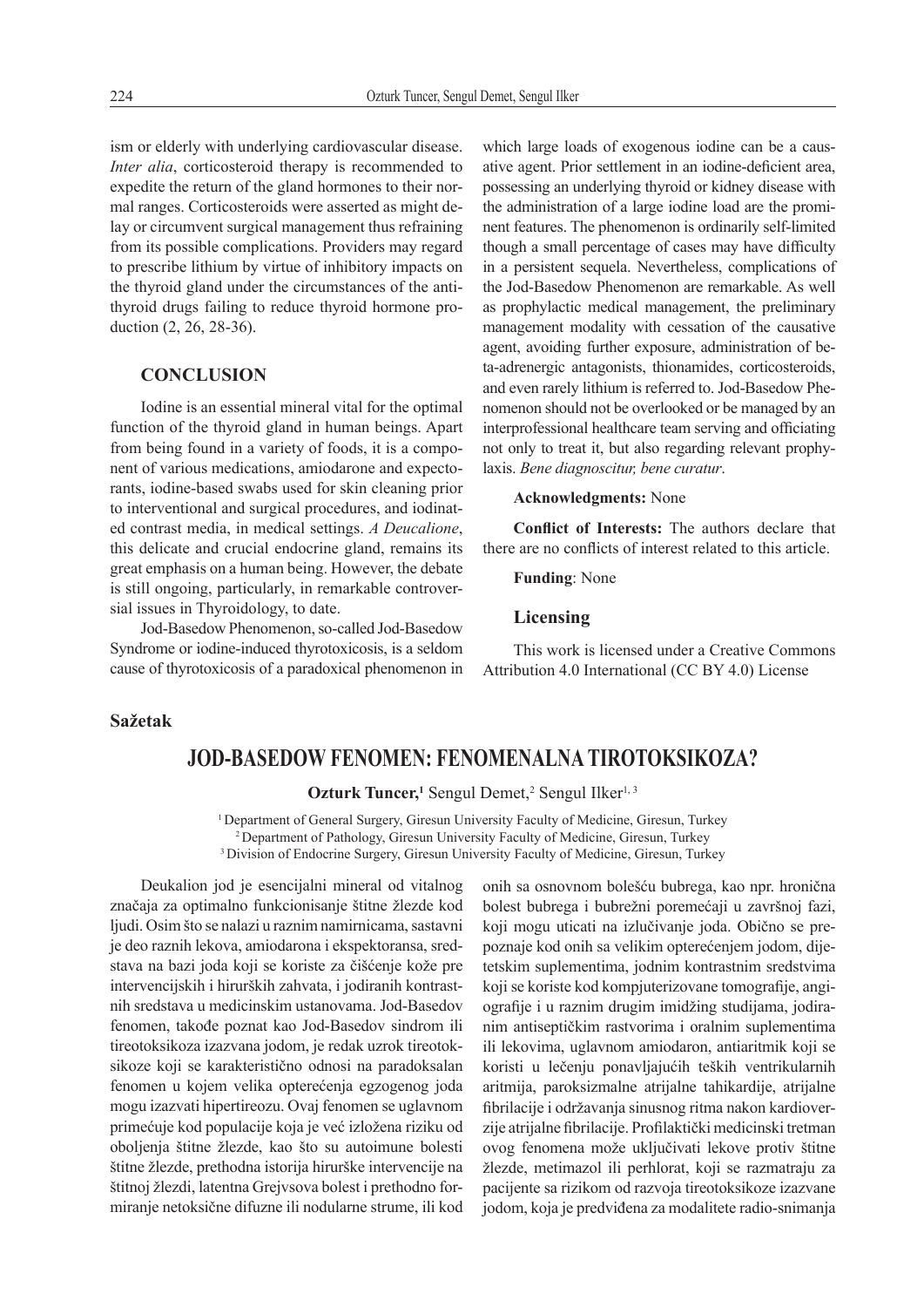korišćenjem jodiranih kontrastnih sredstava. Štaviše, preliminarni modalitet lečenja uključuje prestanak primene joda, izbegavanje daljeg izlaganja, primenu beta- -adrenergičkih antagonista, tionamida, kortikosteroida i retko litijuma. Prognoza je obično povoljna, iako bi mali procenat slučajeva mogao imati trajne posledice od tireotoksikoze izazvane jodom. Ipak, komplikacije su velike, uključujući štitnu žlezdu, trajnu hipertireozu, atrijalnu fibrilaciju i fetalnu hipotireozu sa razvo-

### **REFERENCES**

1. El-Shirbiny AM, Stavrou SS, Dnistrian A, Sonenberg M, Larson SM, Divgi CR. Jod-Basedow syndrome following oral administration of iodine and radioiodinated antibodies. J Nucl Med. 1997; 38(11): 1816–7.

2. Rose HR, Zulfiqar H. Jod Basedow Syndrome. In: StatPearls. StatPearls Publishing, Treasure Island (FL); 2021.

3. Sengul I, Sengul D, Pelikán A. Iodine-induced hyperthyroidism: Do you mind? Sanamed. 2020; 15(2): 215-7. doi: 10.24125/sanamed.v15i2.458.

4. Andreucci M, Solomon R, Tasanarong A. Side effects of radiographic contrast media: pathogenesis, risk factors, and prevention. Biomed Res Int. 2014; 2014: 741018. doi: 10.1155/2014/741018.

5. Lee SY, Rhee CM, Leung AM, Braverman LE, Brent GA, Pearce EN. A review: Radiographic iodinated contrast media-induced thyroid dysfunction. J Clin Endocrinol Metab. 2015; 100(2): 376-83. doi: 10.1210/jc.2014-3292.

6. Wolf J, Chaikoff IL. Plasma inorganic iodide as a homeostatic regulator of thyroid function. J Biol Chem. 1948; 174(2): 555-64.

7. Galton VA, Pitt-Rivers R. The effect of excessive iodine on the thyroid of the rat. Endocrinology. 1959; 64(5): 835- 9. doi: 10.1210/endo-64-5-835.

8. Nagataki S, Ingbar SH. Relation between qualitative and quantitative alterations in thyroid hormone synthesis induced by varying doses of iodide. Endocrinology. 1964; 74: 731-6. doi: 10.1210/endo-74-5-731.

9. Dai G, Levy O, Carrasco N. Cloning and characterization of the thyroid iodide transporter. Nature. 1996; 379(6564): 458-60. doi: 10.1038/379458a0.

10. Eng PH, Cardona GR, Fang SL, Previti M, Alex S, Carrasco N, et al. Escape from the acute Wolff-Chaikoff effect is associated with a decrease in thyroid sodium/iodide symporter messenger ribonucleic acid and protein. Endocrinology. 1999; 140(8): 3404-10. doi: 10.1210/endo.140.8.6893.

11. Saberi M, Utiger RD. Augmentation of thyrotropin responses to thyrotropin-releasing hormone following small decreases in serum thyroid hormone concentrations. J Clin Endocrinol Metab. 1975; 40(3): 435-41. doi: 10.1210/jcem-40-3-435.

12. Markou KB, Paraskevopoulou P, Karaiskos KS, Makri M, Georgopoulos NA, Iconomou G, et al. Hyperthyrotropinemia during iodide administration in normal children and in children born with neonatal transient hypothyroidism. J Clin Endocrinol Metab. 2003; 88(2): 617-21. doi: 10.1210/jc.2002- 020681.

13. Braverman LE. Iodine and the thyroid: 33 years of study. Thyroid. 1994; 4(3): 351-6. doi: 10.1089/thy.1994.4.351. jem strume, u smislu korišćenja jodiranih kontrastnih sredstava kod trudnica. Jod-Basedov fenomen ne treba zanemariti i njime treba upravljati interprofesionalni zdravstveni tim koji služi ne samo da ga leči već i da se brine aktivno u relevantnoj profilaksi.

*Ključne reči*: Jod-Basedov fenomen, Jod-Basedov sindrom, tireotoksikoza izazvana jodom, tireotoksikoza, štitna žlezda, tiroidologija, jod, Grejvsova bolest, struma, patologija, endokrina hirurgija.

14. Gartner W, Weissel M. Do iodine-containing contrast media induce clinically relevant changes in thyroid function parameters of euthyroid patients within the first week? Thyroid. 2004; 14(7): 521-4. doi: 10.1089/1050725041517075.

15. Ordene KW, Pan C, Barzel US, Surks MI. Variable thyrotropin response to thyrotropin-releasing hormone after small decreases in plasma thyroid hormone concentrations in patients of advanced age. Metabolism. 1983; 32(9): 881-8. doi: 10.1016/0026-0495(83)90201-9.

16. Roti E, Uberti ED. Iodine excess and hyperthyroidism. Thyroid. 2001; 11(5): 493-500. doi: 10.1089/ 105072501300176453.

17. Stanbury JB, Ermans AE, Bourdoux P, Todd C, Oken E, Tonglet R, et al. Iodine-induced hyperthyroidism: occurrence and epidemiology. Thyroid. 1998; 8(1): 83-100. doi: 10.1089/ thy.1998.8.83.

18. Skare S, Frey HM. Iodine induced thyrotoxicosis in apparently normal thyroid glands. Acta Endocrinol (Copenh). 1980; 94(3): 332-6. doi: 10.1530/acta.0.0940332.

19. Fricke E, Fricke H, Esdorn E, Kammeier A, Lindner O, Kleesiek K, et al. Scintigraphy for risk stratification of iodine-induced thyrotoxicosis in patients receiving contrast agent for coronary angiography: a prospective study of patients with low thyrotropin. J Clin Endocrinol Metab. 2004; 89(12): 6092- 6. doi: 10.1210/jc.2004-0728.

20. Burman KD, Wartofsky L. Iodine effects on the thyroid gland: biochemical and clinical aspects. Rev Endocr Metab Disord. 2000; 1(1-2): 19-25. doi: 10.1023/a:1010004218052.

21. Higgs M, Hull E, Lujan E. A case report of post-operative Jöd-Basedow Phenomenon following oral and iv iodine contrast administration. Case Rep Endocrinol. 2014; 2014: 980283. doi: 10.1155/2014/980283.

22. Adler J, Colegrove DJ. Contrast-induced thyrotoxicosis in a patient with new-onset atrial fibrillation: a case report and review. J Atr Fibrillation. 2013; 6(1): 379. doi: 10.4022/ jafib.379.

23. Azizi F, Daftarian N. Side-effects of iodized oil administration in patients with simple goiter. J Endocrinol Invest. 2001; 24(2): 72-7. doi: 10.1007/BF03343816.

24. Tonacchera M, Agretti P, Chiovato L, Rosellini V, Ceccarini G, Perri A, et al. Activating thyrotropin receptor mutations are present in non adenomatous hyperfunctioning nodules of toxic or autonomous multinodular goiter. J Clin Endocrinol Metab. 2000; 85(6): 2270-4. doi: 10.1210/jcem.85.6.6634.

25. Mirmiran P, Kimiagar M, Azizi F. Three-year survey of effects of iodized oil injection in schoolchildren with iodine deficiency disorders. Exp Clin Endocrinol Diabetes. 2002; 110(8): 393-7. doi: 10.1055/s-2002-36425.